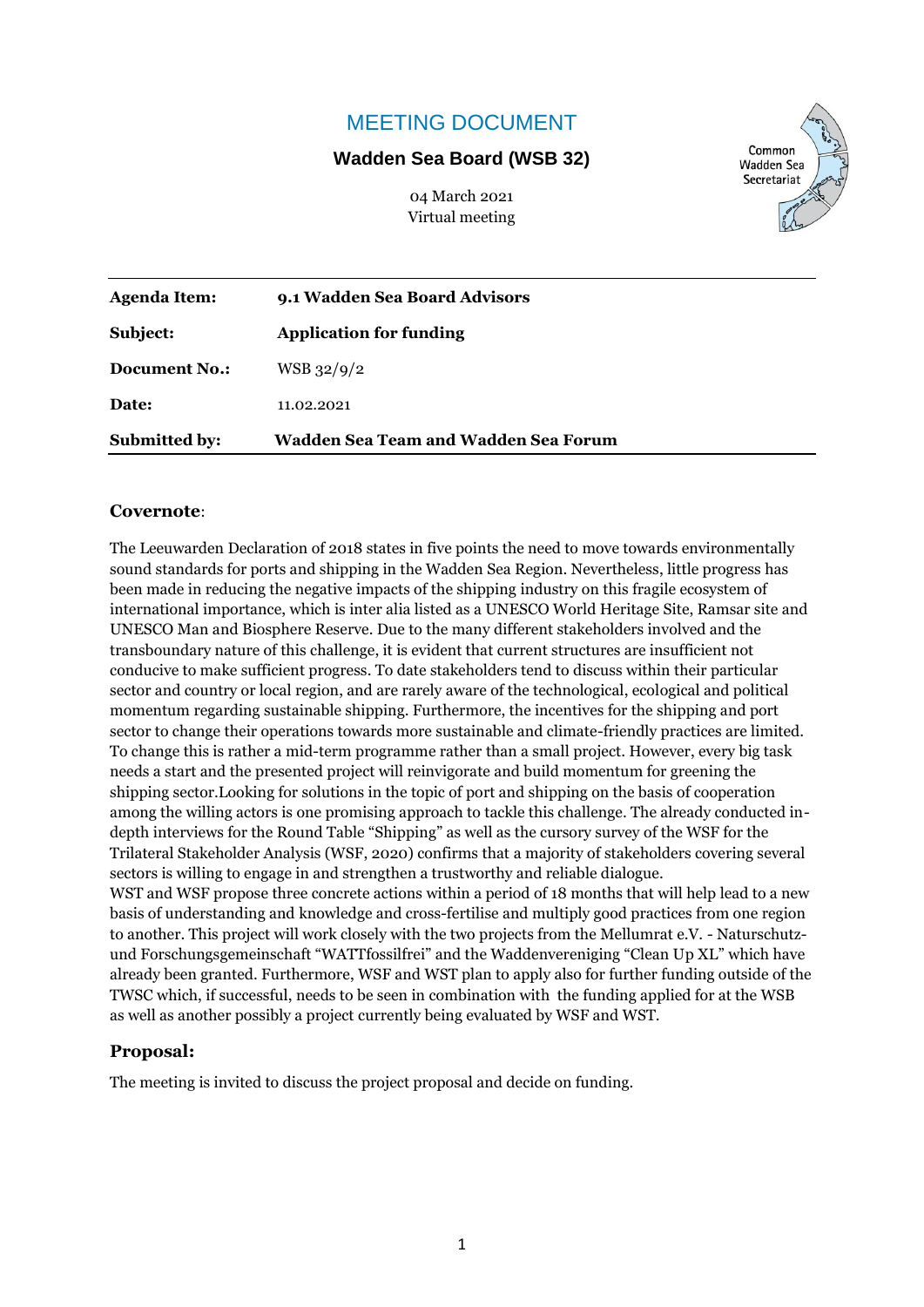## **Application for funding**

# **Within the "Wadden Sea Sustainable Shipping Programme (WaSSSP)": Strengthening the contribution of shipping to a well-protected Wadden Sea World Heritage**

### **Step 1 (WaSSSP I): Sharing and developing knowledge**

*Submitted by the Wadden Sea Team and the Wadden Sea Forum*

Date of submission: 11<sup>th</sup> of February 2021 Run-time: July 2021- December 2022

Contact:

**Dr. Bettina Taylor Dr. Frank Ahlhorn** BUND-Meeresschutzbüro Wattenmeer Forum e.V. Am Dobben 44 Virchowstr. 1 28203 Bremen 26382 Wilhelmshaven Tel. +49 421 79 002 34 Tel. +49 4421 9108 18

E-Mail: [bettina.taylor@bund.net](mailto:bettina.taylor@bund.net) E-Mail: Ahlhorn@waddensea-forum.org

#### **OUR LONG-TERM VISION**

**Sustainable and environmentally sound shipping and port operation in and around a healthy and well-protected Wadden Sea**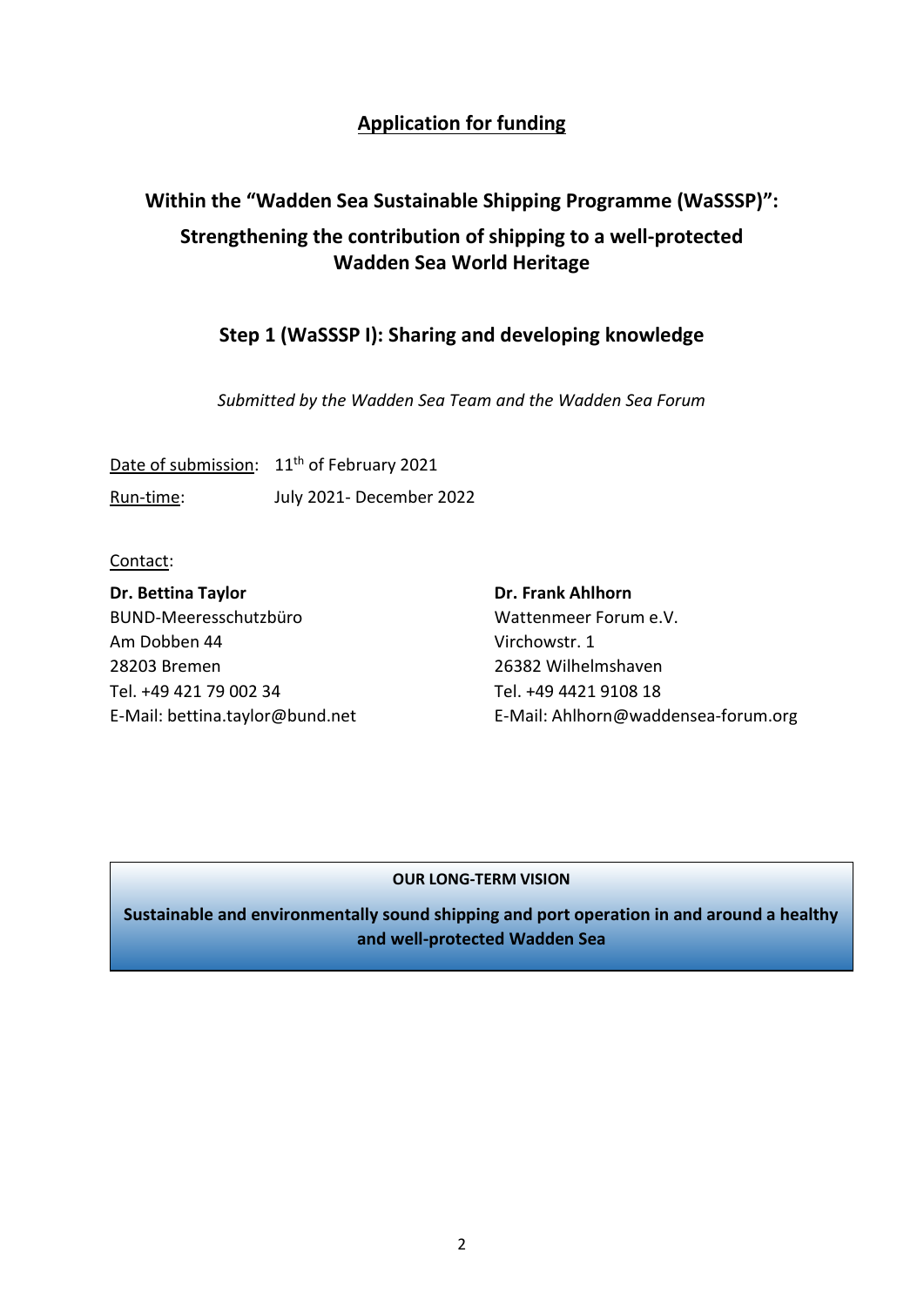# **1 Background and Need**

## **1.1 Point of departure**

### **The Partnership Hub**

On 30 June 2019 in Wilhelmshaven, representatives of the Trilateral Wadden Sea Forum, environmental NGOs, the research and the tourism sector from Denmark, Germany and the Netherlands signed a Memorandum of Understanding (MoU) with the TWSC on the establishment of a "Trilateral Partnership in support of the UNESCO Wadden Sea World Heritage". The MoU stipulates a strengthened transboundary cooperation for the protection of the Wadden Sea and an enhanced and intensified trilateral network beyond the governmental collaboration within a planned trilateral network establishment, the "Partnership Hub". The MoU also forms the basis for forthcoming joint projects within the Partnership Hub. The shared goal is to protect the world's largest tidal flat system and to preserve it for future generations. NGOs and the associated civil society provide the essential building blocks to ensure local implementation. This project is part of a new start for a shipping network that would strengthen the collaboration stipulated in the MoU.

### **Environmental status and the impact of shipping in the Wadden Sea World Heritage site**

Despite the fact that the Wadden Sea is the largest interconnected coastal wetland of its kind globally and has highest international recognition of its ecological importance for global biodiversity, the Wadden Sea remains in a precarious state. Not a single marine habitat across the trilateral area has been assessed to be in Good Environmental Status. Whilst celebrating important successes with regard to the protection of the Wadden Sea area over the last decades, it needs to be recognized that still many environmental problems exist and some of them are getting worse.

In 2020 Denmark, Germany and the Netherlands officially failed to achieve the Good Environmental Status for the North Sea, as envisaged under the Marine Strategy Framework Directive (MSFD). The Wadden Sea Quality Status Report (QSR) 2018 also emphasizes the importance of this unique World Heritage Site but also the many threats it still faces. The QSR noted that "technical advancements and shore-side surveillance have reduced the environmental impact of shipping and substantially improved the safety of ships in the region. However, due to the high and especially anticipated growth of traffic the advancements achieved will require a follow-up in the future. Due to the special and recognized importance of the Wadden Sea Area additional regionally focused efforts, based, for example, on the provision of more effective incentives for commendable performance in shipping should be further envisaged."

Since the international development of standards is running behind the local implementation of Best Environmental Practices, the WSF and WST are suggesting to work more closely with stakeholders to create support to spread those good practises over the whole Wadden Sea region. Based on information from the QSR, the SIMP and other publications, a broad field of reasonable measures are available to be utilised meanwhile. They range from small sized local activities (e.g. improvement of reception facilities) to more ambitious approaches (e.g. decarbonisation of domestic shipping). Examples include, the launching of the Danish electro-driven car-ferry "MS Ellen"<sup>1</sup> in 2020 or German Wadden Sea ferry operators who are committed to comply with the ambitious requirements of the "Blue

<sup>1</sup> https://www.maritime-executive.com/article/long-distance-electric-ferry-completes-first-year-in-operation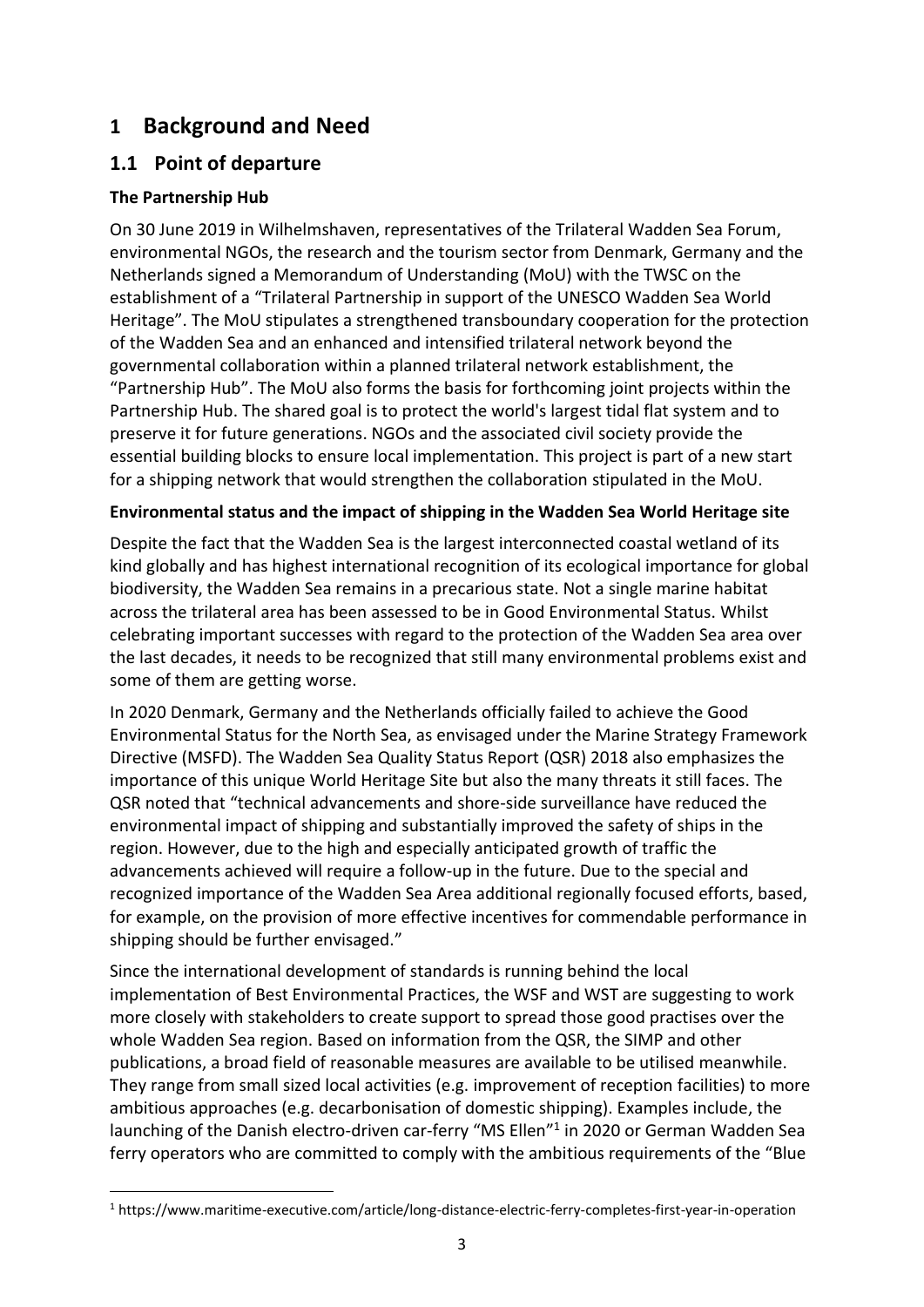Angel Award<sup>2</sup>" for their vessels. The Wadden Sea could and for ecological reasons should become a pilot region for climate-neutral and environmentally friendly shipping. This project is designed to act as a catalyst to kick-start this change from the bottom-up.

### **Policy and regulation: mandates for action**

In addition to the Declaration of Leeuwarden 2018<sup>3</sup> there are numerous policy documents and other processes aiming to make shipping more environmentally friendly in the Wadden Sea, such as:

- The Tønder Ministerial Council Declaration, Annex 5, "PSSA Wadden Sea Operational plans" of 2014<sup>4</sup>
- The Pact van Marrum of 2018<sup>5</sup>
- The MSC Zoe report<sup>6</sup>
- The process to develop a Single Integrated Management Plan (SIMP)<sup>7</sup>
- The resolutions of the Advisory council of Niedersachsen and the National Park advisory boards in Schleswig-Holstein

This project aims to support the integration of lessons learnt, necessary stakeholder dialogue and subsequent implementation of these. We aim to work in close cooperation with those involved in the various processes, to avoid duplication and maximise synergies.

## **1.2 Need for action**

### **Shipping and ports can make a considerable contribution to safeguarding the Wadden Sea for future generations. Given the current challenges the region faces, constructive solutions for green shipping and ports are urgently needed.**

Acknowledging that the shipping sector is of great importance for our economy, it still has many deficiencies concerning the ecological component of sustainability, especially with regard to the vulnerability of the Wadden Sea World Heritage. Well-known examples of such deficiencies include dredging impacts related to port accessibility, shipping accidents and emissions into the air and sea.

The negative impacts of shipping and ports on an ecosystem such as the Wadden Sea are relatively well understood and widely recognised, however the pace at which transformation and change are being realised is too slow. In order to build up a larger programme and multiply the application of best practices, this project aims to lay the foundation for communication and cooperation in this direction.

<sup>6</sup> https://safety4sea.com/wp-content/uploads/2020/06/Dutch-Safety-Board-Safe-container-transport-north-of-

<sup>2</sup> https://www.faehre.de/die-reederei/umwelt/

<sup>3</sup> https://www.waddensea-worldheritage.org/resources/2018-leeuwarden-declaration

<sup>4</sup> https://www.waddensea-worldheritage.org/sites/default/files/2014\_toender%20declaration.pdf

<sup>5</sup> https://waddenseaports.com/wp-content/uploads/2018/07/Webversie-Pact-van-Marrum.pdf

the-Wadden-Islands-Lessons-learned-following-the-loss-of-containers-from-MSC-ZOE-2020\_06.pdf

<sup>7</sup> https://waddensea-worldheritage.org/system/files/WSB-31-5-1-2-SIMP%20status%20report\_0.pdf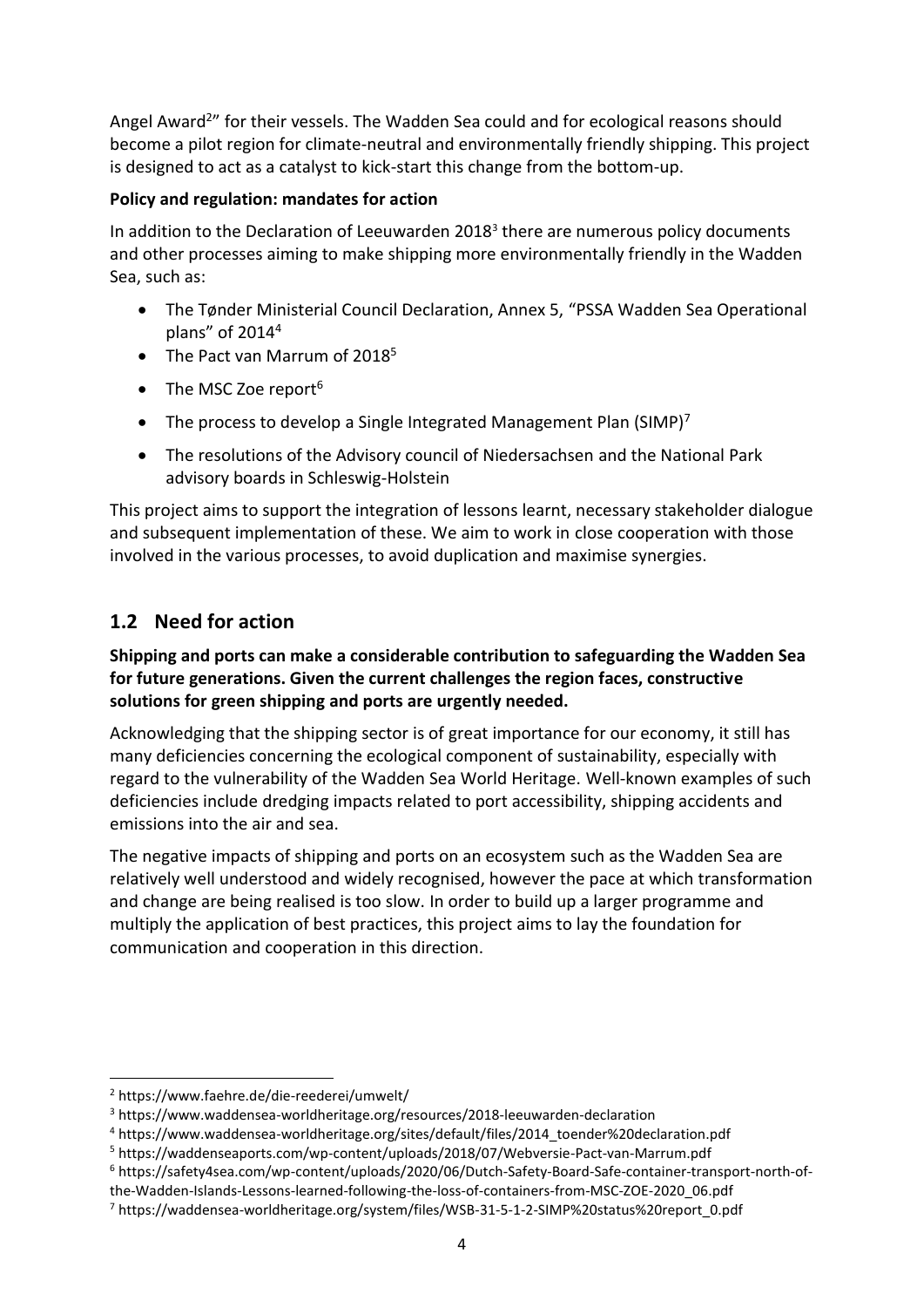# **2 WaSSSP I: Sharing and developing knowledge**

**WaSSSP I** will act as a catalyst for making progress towards environmentally sound shipping in and around the Wadden Sea World Heritage site. **WaSSSP I** will work towards a comprehensive knowledge base on specific topics. Bringing together the appropriate actors and facilitating effective stakeholder negotiations are key project activities. Some early outputs are already planned (see below), however it is intended that this stakeholder dialogue will shape the future direction and outputs of a larger follow-up project. Stakeholders include shipping companies, port companies, authorities, NGOs, research institutes and independent experts.

The main activities are divided into 3 categories:

### 1. Ship operation

One of the areas where progress is both feasible and urgently needed is the reduction of emissions from ships – into the air, the water and the seabed. There are good regional examples where individual shipping companies are leading the way in terms of ship design and operations, such as Scandlines ferries which are on their way to develop emission-free ferries in the Baltic Sea<sup>8</sup>. In close contact with the project "WATTfossilfrei" that addresses the decarbonisation of recreational boats, we intend to work with leading organisations in the ferry sector to inspire others in the Wadden Sea to follow suit. Ferries are particularly suitable for electrification given their short journeys and localised operation, therefore this project will initially focus on this particular sector.

Another area is international regulations of shipping. Since 2002 the Wadden Sea has been classified as a "Particularly Sensitive Sea Area" (PSSA) under the IMO<sup>9</sup>. However, to date the Associated Protective Measures (APMs) for the Wadden Sea are not sufficient. Building upon the SIMP process and the indications resulting from the site managers workshops, we propose to build a roadmap scheme to develop a comprehensive proposal for Associated Protective Measures for the Wadden Sea PSSA with the long-term goal of submitting it to the relevant national authorities of the three Wadden Sea countries for consideration.

Furthermore, we intend to expand the scope of the Dutch project "Clean Up XL" to Germany and Denmark. The project aims at supporting the implementation of the recommendations from the MSC Zoe report. It will e.g. investigate the need for additional measures on the shipping routes close to the Wadden Sea and possible adjustments to the routes as well as make suggestions on how to reduce cargo loss in the future.

### Outputs:

• Initiating close dialogue with ferry operators in the Wadden Sea in order to assess options for operations towards zero emissions and nature-friendly site-specific connections to the islands (see Leeuwarden Declaration Nr.31).

<sup>8</sup> https://www.scandlines.de/uber-scandlines/greenagenda/zero-emission

<sup>9</sup> https://www.imo.org/en/OurWork/Environment/Pages/PSSAs.aspx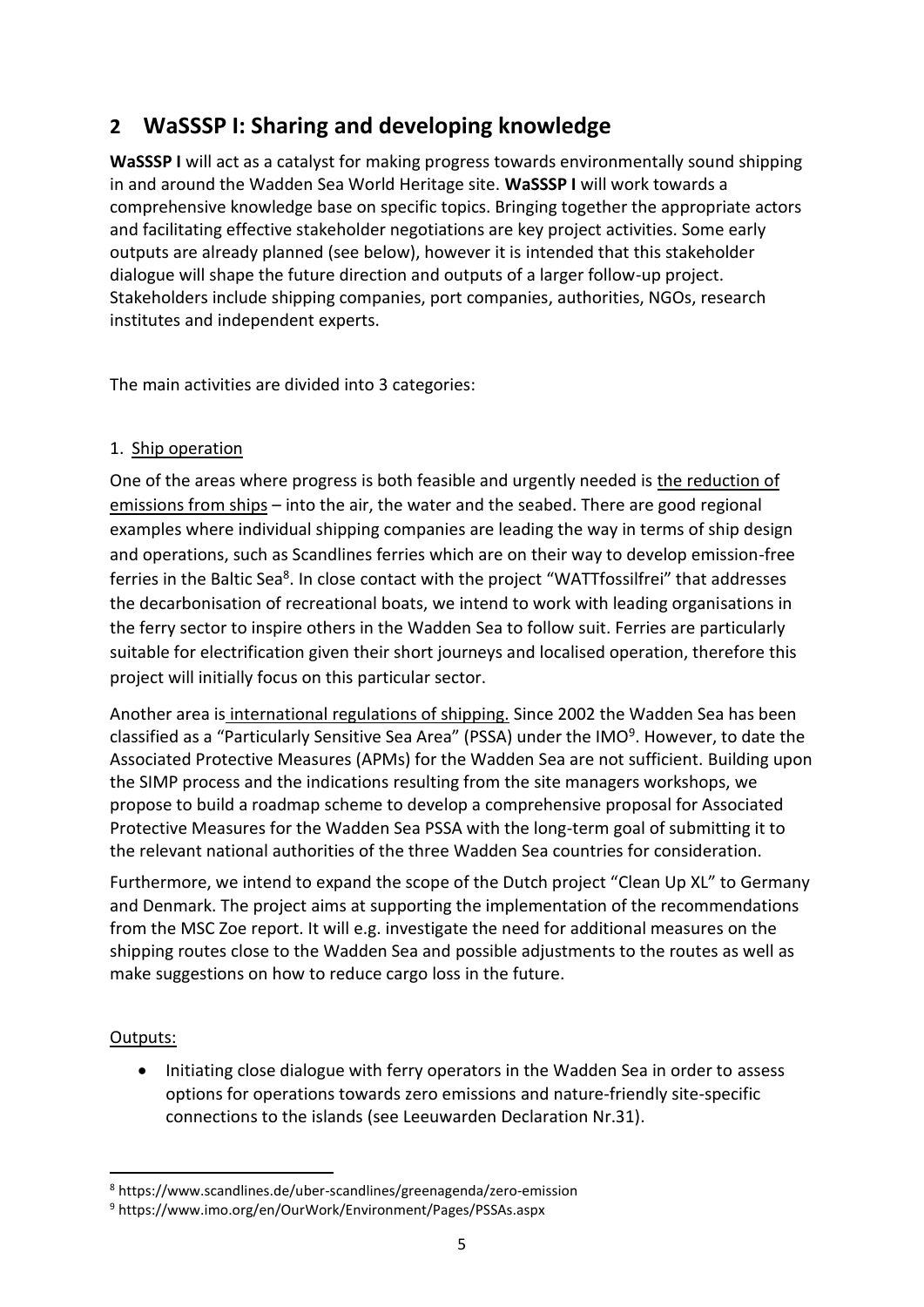- A roadmap proposal for evaluating existing and developing recommendations for (appropriate) new Associated Protective Measures for the Wadden Sea PSSA based on the relevant international guidelines and legal framework.
- Develop recommendations for the implementation of the outcome of the MSC Zoe report for presentation at the Trilateral Governmental Conference in 2022.

### 2. Ports

Based on the work done by harbors with regards to the Pact of Marrum, the existing cooperation in the initiative "Trilateral Wadden Sea Ports", as well as the Letter of Intent signed by many Wadden Sea Ports<sup>10</sup>, the project will build on the existing cooperation and explore the possibility to extend it to a wider stakeholder group. It is the aim to have all Wadden Sea Ports and representatives of the Wadden Sea Team sign on to a cooperation to make port management environmentally sound by the Trilateral Governmental Conference in 2022. To start concrete steps in the initiative, we also aim at setting concrete due dates for specific measures towards improved environmental management of the Wadden Sea Ports.

We will thrive to bring different threads together that might touch on the same topic such as the initiative ECOPorts<sup>11</sup> which was launched in 1997 in order to "create a level playing field on environment through cooperation and sharing of knowledge between ports". Though it does not specifically consider the needs of world heritages, the sound experience and their related "Port Environmental Review System" may provide an important fundus of measures to be exploited for the benefit of the Wadden Sea area.

### Outputs:

- Information package (both online and hard copy) about the new port cooperation and its implementation in all 3 languages
- Signing of all Wadden Sea Ports and representatives of the Wadden Sea Team of a joint document stating cooperation to make port management environmentally sound at the Trilateral Governmental Conference in 2022.
- Compilation of ecoports/greenports best practices in the Wadden Sea Region (building on the compilation already done by the Wadden Sea Ports<sup>12</sup>) to reduce their impact on the Wadden Sea World Heritage including recommended due dates for possible transformations. The compilation will be translated into all three languages, distributed to all relevant ports and will include an outlook and recommendations for the future. It will also be presented at the Trilateral Governmental Conference in 2022.

<sup>10</sup> https://waddenseaports.com/wp-content/uploads/2018/05/Afbeelding1.jpg

<sup>11</sup> Since 2011 integrated into the European Sea Ports Organisation (ESPO): https://www.ecoports.com/about <sup>12</sup> https://waddenseaports.com/best-practices/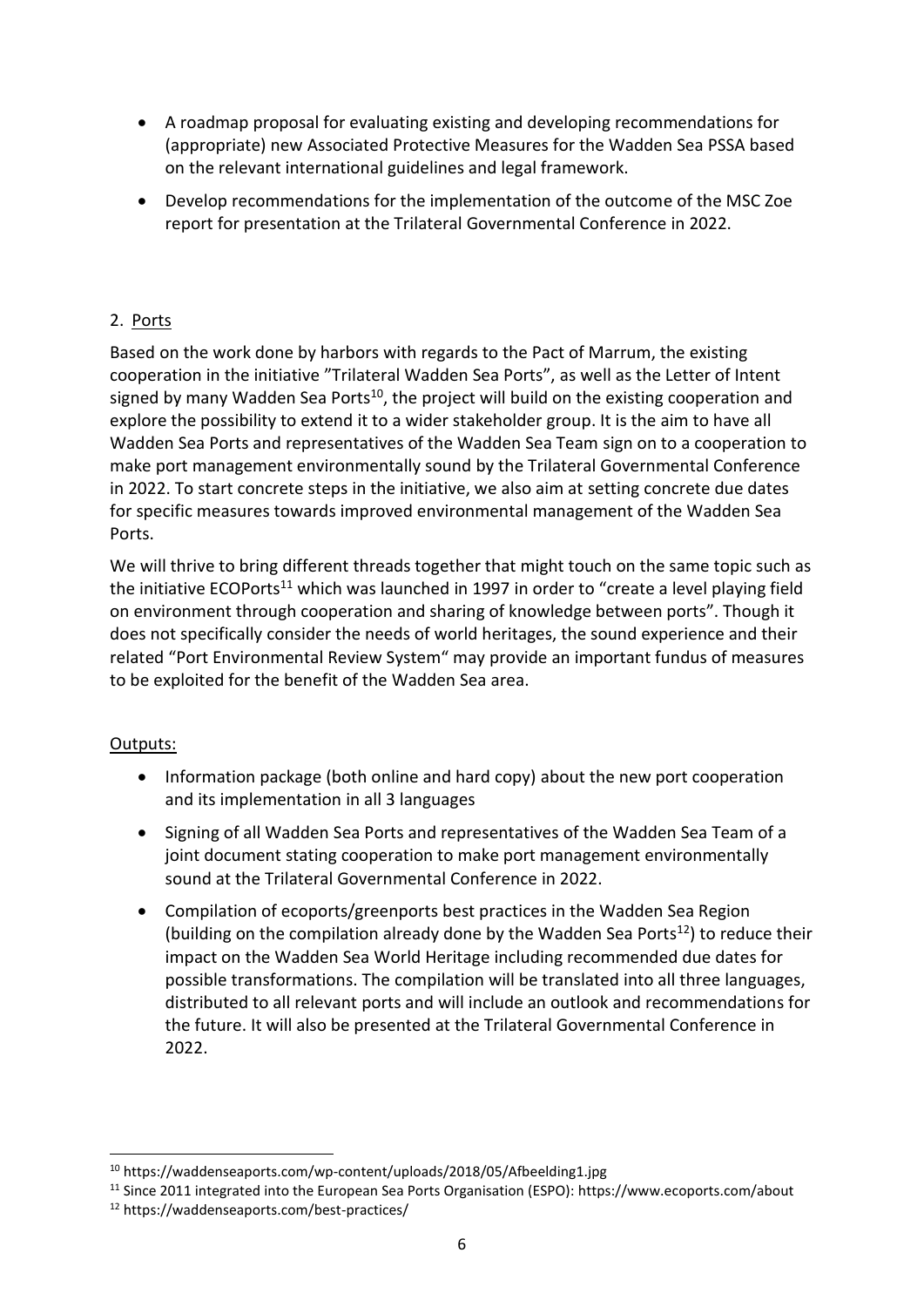### 3. Contributing to disseminating knowledge

- Ensure close contact of any work done with the Round Table Shipping.
- Liaise closely with regional or national networks such as MARIKO and Green Shipping Niedersachsen in order for these to actively participate in the project, learn about planned initiatives, but also feed information into the networks to increase the communication between stakeholders.
- Raising awareness among mariners on the Outstanding Universal Value (OUV) of the Wadden Sea World Heritage and the PSSA Wadden Sea, by incorporating information via the respective websites of the Wadden Sea Ports, nautical guides or the Port Information Guides.

### Outputs:

• Contact port authorities of the main ports in each of the three countries. Explore their awareness on and communication via websites or Port Information Guides about the requirements of the PSSA Waddensea and seek for possible improvements. Offer text modules to inform mariners about the OUV of the Wadden Sea WH and the PSSA Wadden Sea.

### **2.1 Qualifications of the applicants**

The "Wadden Sea Team" is a cooperation of green NGOs active in the Wadden Sea area and beyond and has been active within the trilateral cooperation of the Wadden Sea countries since its beginning in 1978. The green NGOs issued "Statements of Concern" in the early years and later on "Calls for Action" toward the Trilateral Cooperation with its three governments. Via its "advisors" (in earlier years "observers") and through memberships in different working groups the green NGOs contributed continuously and constructively to many aspects of the trilateral work and are proud of their share in the successes of this work so far. These always included a keen focus on shipping issues: as an example, the green NGOS suggested and supported very much the proposal to designate the Wadden Sea as PSSA (with the clear assumption that this should contribute to the protection of the Wadden Sea).

Furthermore, our coalition of NGOs have been active across the maize of relevant international, regional and national instruments to strengthen sustainable shipping in the Wadden Sea and beyond (e.g. IMO, OSPAR). We bring civil society to the table and ensure that under optimal circumstances policies fit local circumstances, have buy-in and provide vital input for local implementation.

The Wadden Sea Forum was established in 2002 as independent multi-stakeholder network in order to serve as sparring partner for the TWSC. Many stakeholder from shipping and ports are represented in the WSF, which are keen to get involved in these new initiatives. Furthermore, the WSF is responsible for organising and conducting the Round Table "Shipping" to revitalise and enliven a currently slumbering dialogue. The Lower Saxon National Park Wadden Sea authority commissioned the WSF to prepare a trilateral stakeholder analysis for potential participants of the Round Table. In a cursory survey conducted for this technical report it was revealed that starting a broad and trustworthy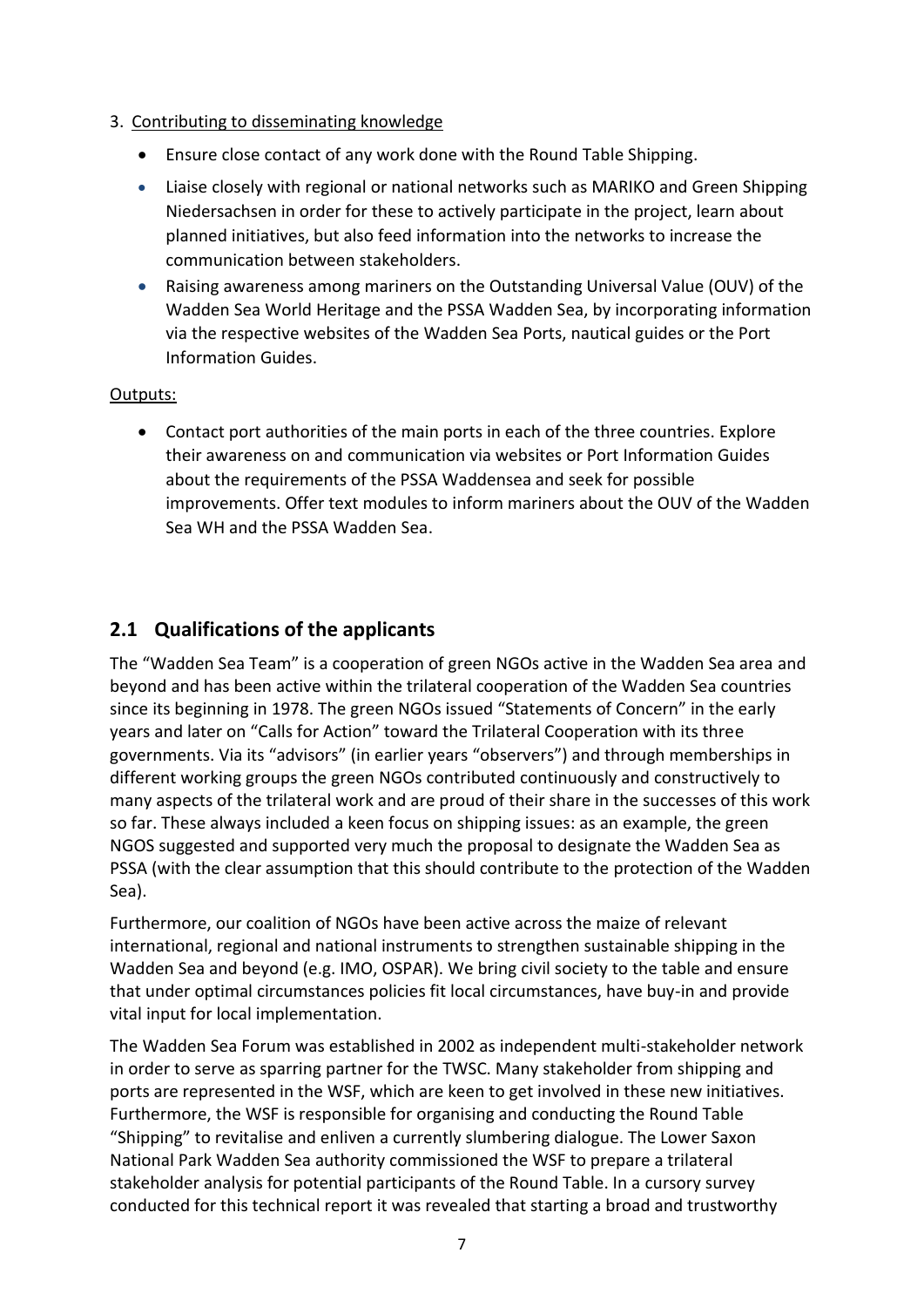dialogue is required by a majority of stakeholders<sup>13</sup>. For example, the WSF member Wintershall/DEA is going to convert supporting vessels approaching the Mittelplate with hybrid engine using hydrogen. On the one hand, the aim is to reduce the emission of greenhouse gases and on the other hand to reduce noise emission into the Wadden Sea.

This proposal was jointly developed by BUND, DN, DOF, NABU, Stichting De Noordzee, Schutzstation Wattenmeer, Waddenvereniging, WWF Germany and the Wadden Sea Forum.

<sup>&</sup>lt;sup>13</sup> WSF (2020): Round Table "Shipping" – A Trilateral Stakeholder Analysis. Final draft of the Technical Report under the auspice of the Lower Saxon National Park Wadden Sea Authority.